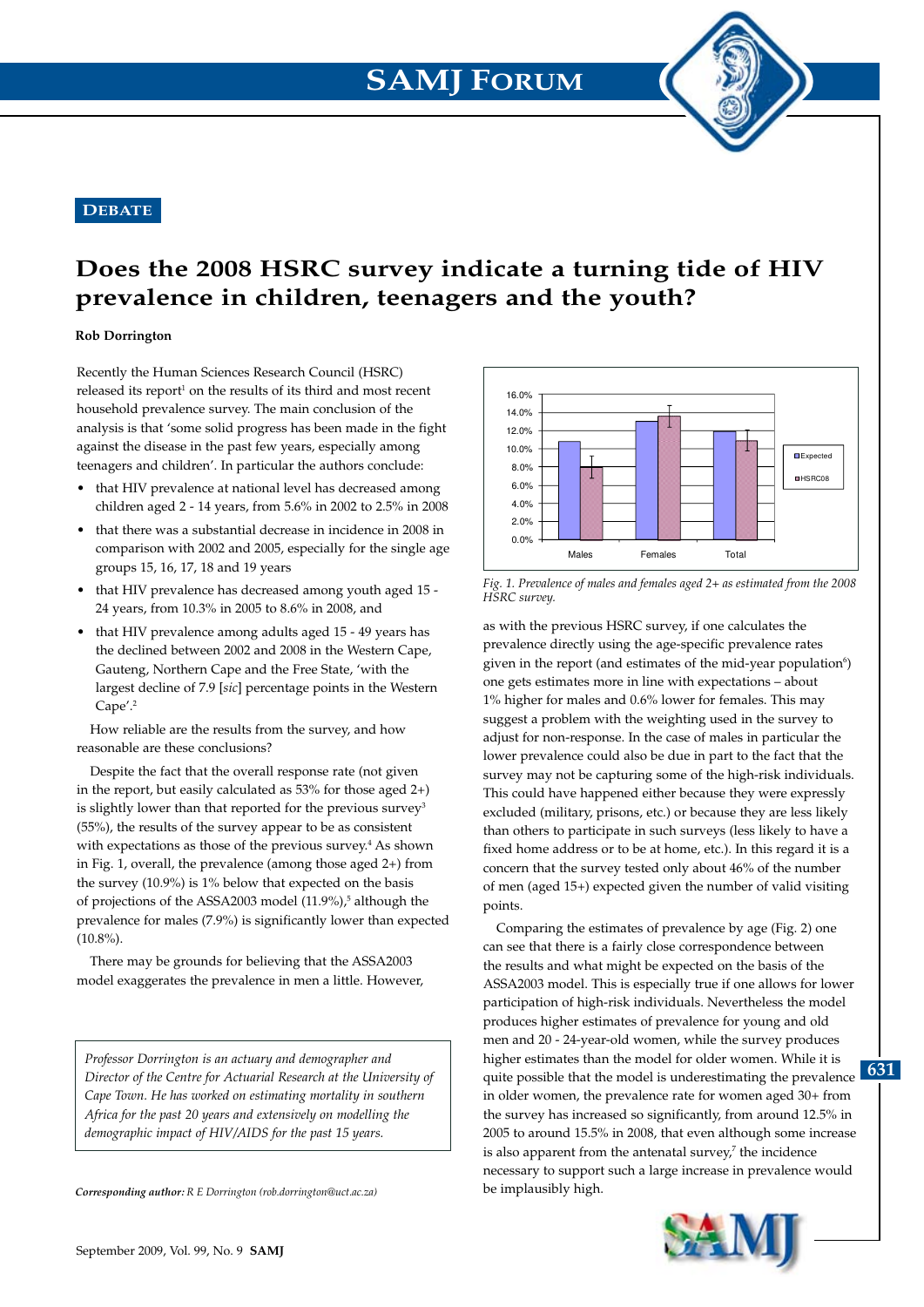



Unfortunately the report on the 2008 survey differs from previous reports in that it focuses on presenting results specific to the needs of monitoring the National Strategic Plan (NSP).<sup>8</sup> As such it excludes results that are important for assessing the quality and consistency of the results of the survey and useful for other purposes. While there can be no disagreement that later peer-reviewed publication of further analysis will help ensure an acceptable standard of analysis, the undertaking to release further results in this manner is of little consolation to non-HSRC-consortium researchers and policymakers. It is not clear that the detail that is useful for researchers in general will always be publishable in scientific articles, and even if it is, non-consortium researchers and policymakers are forced to wait for key results (such as numbers tested by combinations of population group, province, sex and age group, and the prevalence of pregnant women attending public antenatal clinics by province and age group, etc.) to be published, eventually, in scientific journals.

**632**

As far as the analysis of the results goes the report suffers from two major problems. The first is that trends, in many cases, are asserted on the basis of a comparison of the results of the latest survey with those of the 2002 survey. Unfortunately the 2002 survey is, for various reasons, considered to be less reliable than the subsequent surveys. For example the correlation of provincial prevalence rates with those expected from the ASSA model was a very low 31% for 2002, while for

2005 and 2008 it is around 90%. Further, while the correlation of the estimates of provincial prevalence rates from the 2002 and 2005 HSRC surveys is barely 50%, that of the 2005 and 2008 surveys is 99%.

Using 2002 as the base year leads to some absurd conclusions. An example of this is the conclusion that a number of provinces have experienced substantial declines in prevalence over the recent past. The declines implied by the report are compared, in Table I, with the differences between the prevalence in 2007<sup>7</sup> and 2002 from the national antenatal survey.<sup>9</sup> Clearly there is little support for the suggestion that these provinces actually experienced a substantial decline in prevalence.

A further example of the problems of using 2002 as the base year is the conclusion that prevalence in children aged 2 - 14 decreased from 5.6% in 2002 to 2.5% in 2008. While it is possible that prevalence has declined in children as a result of the rollout of the prevention of mother-to-child-transmission (PMTCT) programme, the comparison with 2002 greatly exaggerates the extent of the decline, given the doubts about the accuracy of the improbably high estimate for 2002.

The second major problem is that the report ignores (largely, and certainly in drawing its central conclusions) the uncertainty around the estimates, with the result that differences over time that are noted are often not statistically significant. A prime example of this is the conclusion that the incidence in teenagers and the youth is falling. Apart from several minor methodological concerns with the approach used to produce the estimates of incidence in teenagers, the uncertainty around these estimates, although not published, is likely to be as large as the estimates of prevalence themselves, and far exceed the differences between estimates from one age to the next! To see this we only have to consider the confidence intervals for teenagers (15 - 19 years) as a group. Although the report does not provide confidence intervals for males and females combined, it does so for each separately. For the girls the confidence intervals around the estimates were 7.1 - 12.4% for 2005 and 4.8 - 9.0% for 2008, and for boys 1.4 - 7.1% and 0.7 - 7.1%, respectively. As far as the youth as a whole (15 - 24 years) are concerned, the confidence intervals around the estimate of

| Table I. Difference in prevalence (%), 15 - 49 years, HSRC |  |
|------------------------------------------------------------|--|
| (2002 - 2008) v. antenatal surveys (2002 - 2007)           |  |

| Province          | <b>HSRC</b> survey<br>$(2002 - 2008)$ | Antenatal survey<br>$(2002 - 2007)^*$ |
|-------------------|---------------------------------------|---------------------------------------|
| Western Cape      | $-6.9$                                | $+2.9$                                |
| Northern Cape     | $-2.5$                                | $+1.5$                                |
| <b>Free State</b> | $-2.3$                                | $+2.7$                                |
| Gauteng           | $-4.4$                                | $-1.0$                                |

\*These values ignore the impact of the expansion of the sample in 2006 which if allowed for would probably increase these differences by at least 1% and by as much as 3% for the Northern Cape in particular.